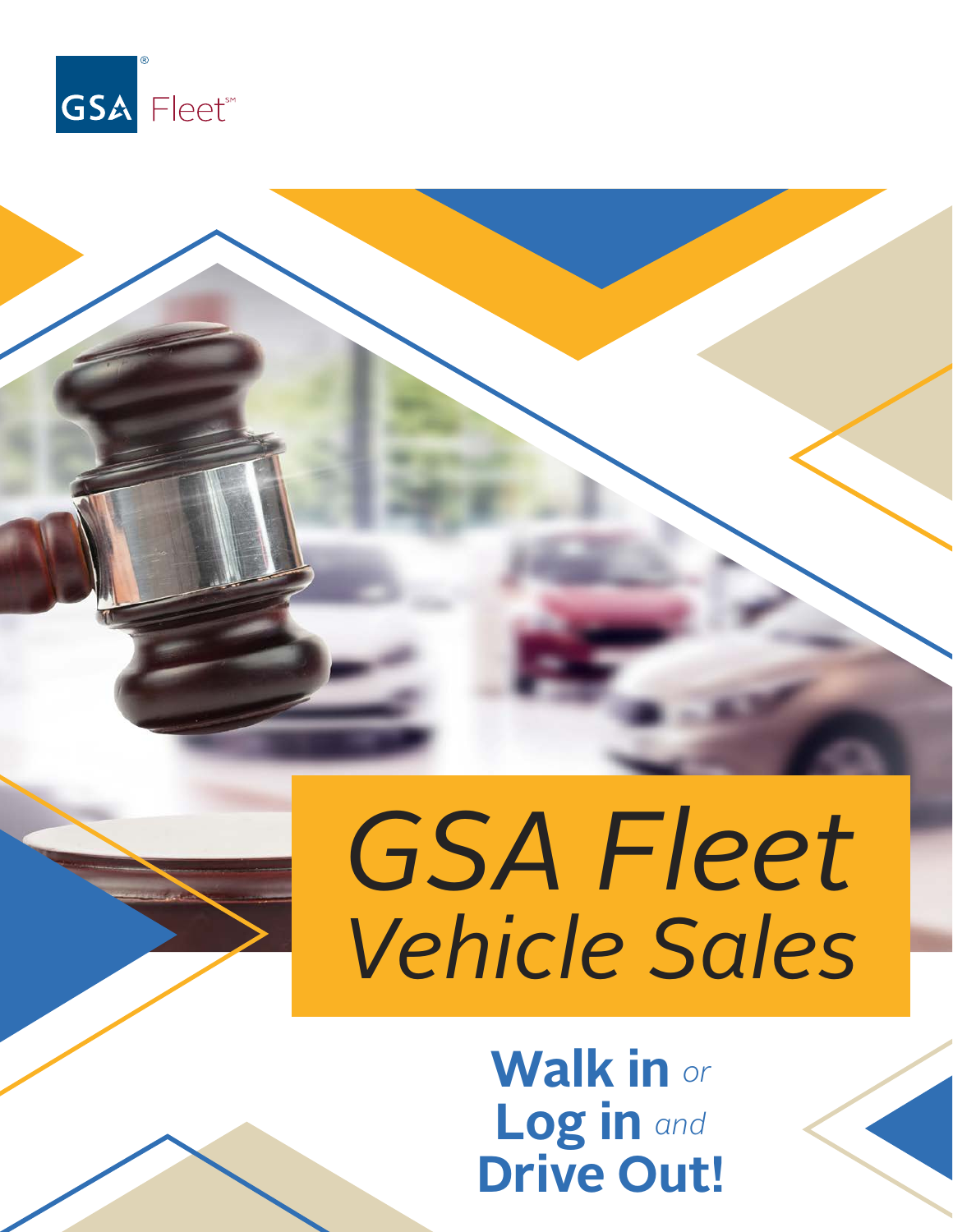

### **Great Selection and Quality**

The U.S. General Services Administration (GSA) is the federal agency that buys new vehicles and leases them to other federal agencies. When a vehicle's leasing period ends, we sell it to the public. GSA Fleet auction vehicles have been used by government agencies for ordinary transportation purposes. None of the vehicles are military or repossessed vehicles; these vehicles are clean, detailed, and ready for you to drive home.



#### **Public auctions held inlane and online nationwide**

- Approximately 40 locations
- Internet sales at many locations
- No registration or buyer's fees

#### **Thousands buy from GSA Fleet every year**

- Approximately 40,000 cars sold annually
- Specialized equipment available





#### **Great selection at every sale!**

- Quality, well maintained vehicles with popular options
- Many popular makes and models
- Many low-mileage vehicles available
- Wide selection of alternative-fuel vehicles

#### Our website,

*www.autoauctions.gsa.gov*,

provides lists of vehicles for sale, auction locations and times and explains the process.

The site will also link you directly to our online sales.

### **The GSA 3 STEP Process**



**2**

Lease to Government Agencies

**3** Sell to the Public at Auction

## **How You Can Buy from GSA Fleet Vehicle Sales**

#### **Who can attend?**

GSA Fleet vehicle sales are open to all members of the public. Some auction locations may display signage prohibiting public attendance. Please ignore these signs; they do not apply to GSA Fleet auctions.

#### **What should I know before attending an auction?**

Find an auction near you at

*www.autoauctions.gsa.gov*. Read the terms and conditions of GSA Fleet sales completely before attending our auction. Make sure you have the accepted form of payment to pay for the vehicle immediately.

#### **What do I do once I am at the auction?**

The day of the sale, you can register for the sale and use the inventory list to inspect vehicles on the lot at the auction location. You may start the vehicle, but driving is not allowed. To register, you must be at least 18 years of age, provide a valid social security or taxpayer ID number, and must not be in debt to the U.S. government or be on the excluded parties list system.



#### **Can I bid on more than one vehicle?**

To increase your chance of a successful bid, review and select several vehicles you would want to bid on. Often several vehicles with the same make and model are being auctioned on the same day.

#### **How do I pay?**

Multiple payment options are available at most auction locations. Typically buyers pay with credit or debit card, cashier's check or money order. Ask the auction location what methods of payment are accepted.

#### **How do I Bid for Live Sales?**

Contact an auction location to register for a live sale or request to attend the auction online via Concurrent Live Broadcast. A list of auction locations can be found while searching for vehicles at *www.autoauctions.gsa.gov*

#### **How do I Bid for Internet Sales?**

Internet sale vehicles will display a "Bid Now" hyperlink on the *www.autoauctions.gsa.gov* website.

#### **Will GSA Fleet transport a vehicle to me?**

No. GSA Fleet does not provide transportation services.

#### **Does GSA Fleet offer financing?**

No. GSA Fleet does not offer any financing.